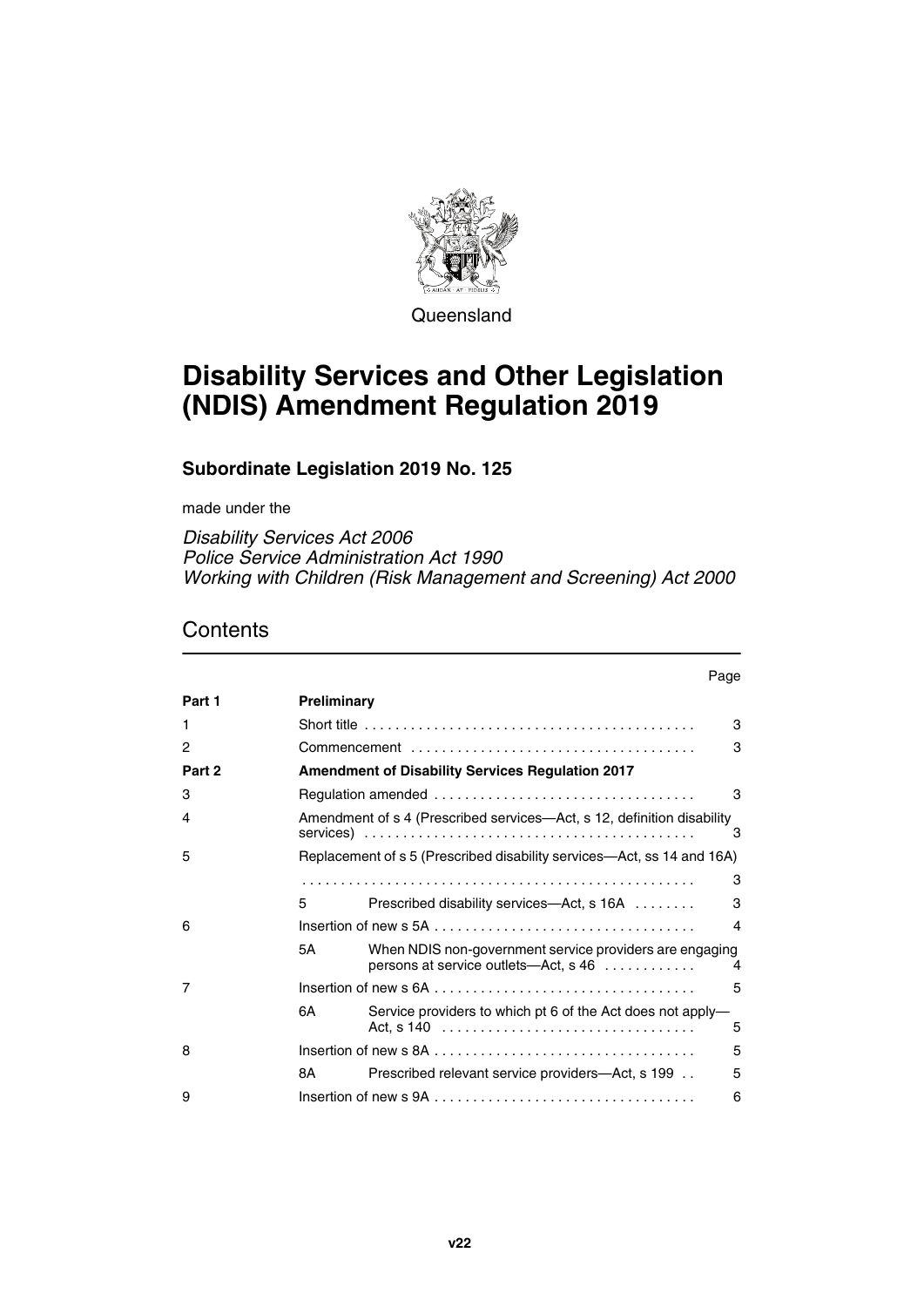#### **Contents**

|        | 9Α | Delayed application of particular provisions in pt 5 of the                                                                       | 6  |  |  |
|--------|----|-----------------------------------------------------------------------------------------------------------------------------------|----|--|--|
| 10     |    | Omission of sch 1 (Prescribed services or disability services).<br>8                                                              |    |  |  |
| 11     |    | 8<br>Amendment of sch 4 (Dictionary)                                                                                              |    |  |  |
| Part 3 |    | <b>Amendment of Police Service Administration Regulation 2016</b>                                                                 |    |  |  |
| 12     |    |                                                                                                                                   | 9  |  |  |
| 13     |    | Amendment of s 70 (Interstate screening units—Act, s 10.2S).                                                                      | 9  |  |  |
| Part 4 |    | Amendment of Working with Children (Risk Management and<br><b>Screening) Regulation 2011</b>                                      |    |  |  |
| 14     |    | 9                                                                                                                                 |    |  |  |
| 15     |    | 9<br>Insertion of new ss 6A-6C                                                                                                    |    |  |  |
|        | 6A | Delayed application of particular provisions in ch 8 of the Act<br>to new employees-Act, s 401                                    | 10 |  |  |
|        | 6В | Delayed application of particular provisions in ch 8 of the Act<br>to particular new NDIS non-government service providers-<br>11 |    |  |  |
|        | 6C | When employment by NDIS non-government service<br>provider is regulated employment—Act, sch 1, s 6                                | 13 |  |  |
| 16     |    | 13<br>Amendment of sch 5 (Dictionary)                                                                                             |    |  |  |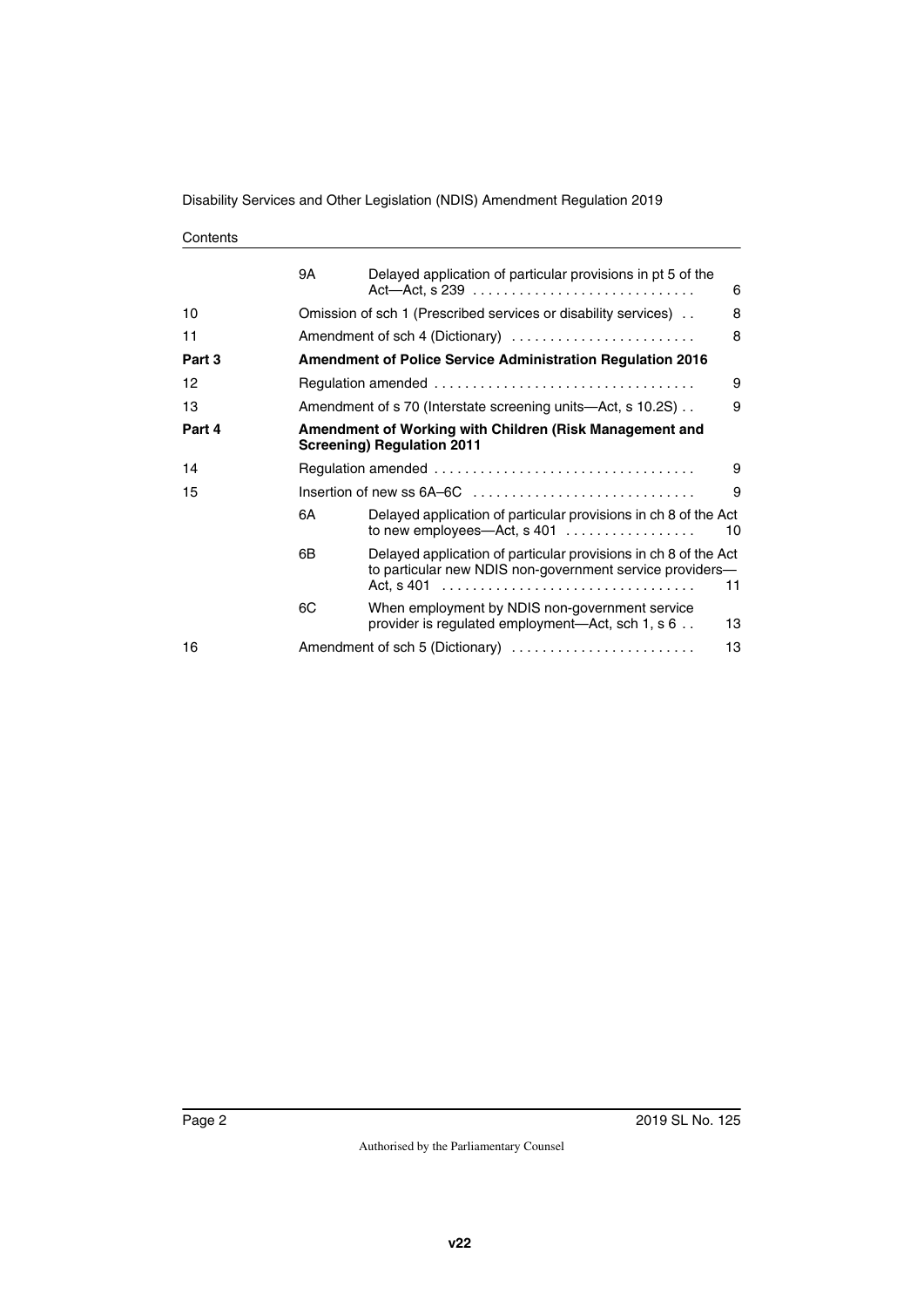<span id="page-2-1"></span>Disability Services and Other Legislation (NDIS) Amendment Regulation 2019 Part 1 Preliminary

[s 1]

## <span id="page-2-0"></span>**Part 1** Preliminary

### <span id="page-2-2"></span>**1 Short title**

<span id="page-2-3"></span>This regulation may be cited as the *Disability Services and Other Legislation (NDIS) Amendment Regulation 2019*.

#### <span id="page-2-4"></span>**2 Commencement**

<span id="page-2-7"></span><span id="page-2-5"></span>This regulation commences on 1 July 2019.

## <span id="page-2-6"></span>**Part 2 Amendment of Disability Services Regulation 2017**

### <span id="page-2-8"></span>**3 Regulation amended**

<span id="page-2-11"></span><span id="page-2-9"></span>This part amends the *Disability Services Regulation 2017*.

#### <span id="page-2-10"></span>**4 Amendment of s 4 (Prescribed services—Act, s 12, definition** *disability services***)**

Section 4, from 'each'—

*omit, insert—*

a service that is within a class of supports mentioned in the NDIS (Registration) Rules, section 20(3) is prescribed.

## <span id="page-2-13"></span><span id="page-2-12"></span>**5 Replacement of s 5 (Prescribed disability services—Act, ss 14 and 16A)**

Section 5—

*omit, insert—*

## <span id="page-2-15"></span><span id="page-2-14"></span>**5 Prescribed disability services—Act, s 16A**

For section 16A of the Act, a service provided by a registered NDIS provider that is within a class of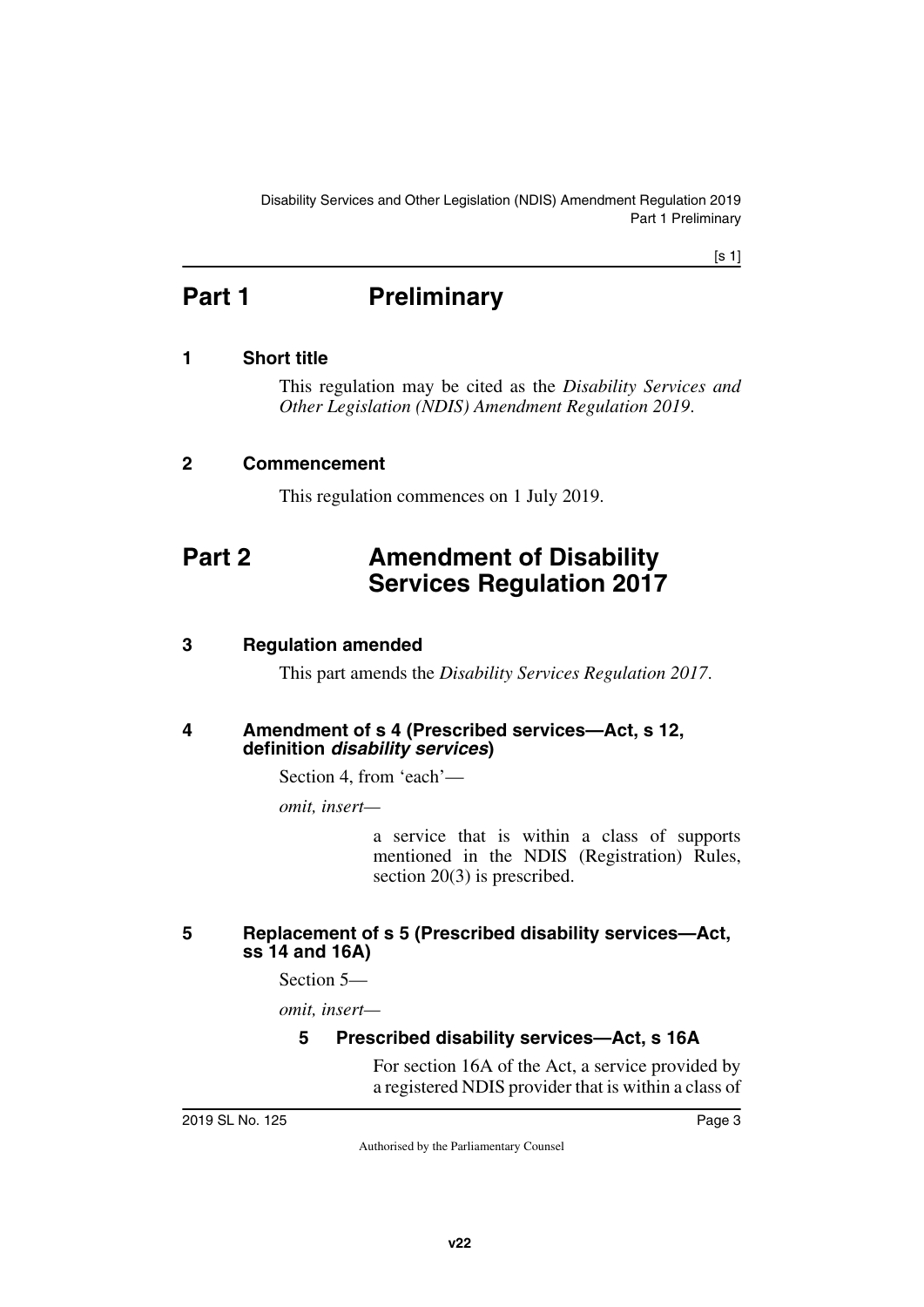[s 6]

supports mentioned in the NDIS (Registration) Rules, section 20(3) is prescribed.

## <span id="page-3-0"></span>**6 Insertion of new s 5A**

<span id="page-3-1"></span>After section 5—

*insert—*

#### <span id="page-3-3"></span><span id="page-3-2"></span>**5A When NDIS non-government service providers are engaging persons at service outlets—Act, s 46**

- (1) For section 46(8)(a) of the Act, an NDIS non-government service provider is engaging a person at a service outlet of the provider if—
	- (a) the person is key personnel of the provider; or
	- (b) the person is engaged in a role for which the normal duties are likely to require more than incidental contact with a person who is receiving disability services at the outlet; or
	- (c) the person is engaged in a role for which the normal duties include the direct delivery of supports or services—
		- (i) to a person who is receiving disability services at the outlet; and
		- (ii) mentioned in the list of specified supports and services published by the NDIS commissioner under the NDIS (WS) Rules, section 7.
- (2) In this section—

*key personnel* see the NDIS Act, section 11A.

*more than incidental contact* see the NDIS (WS) Rules, section 6.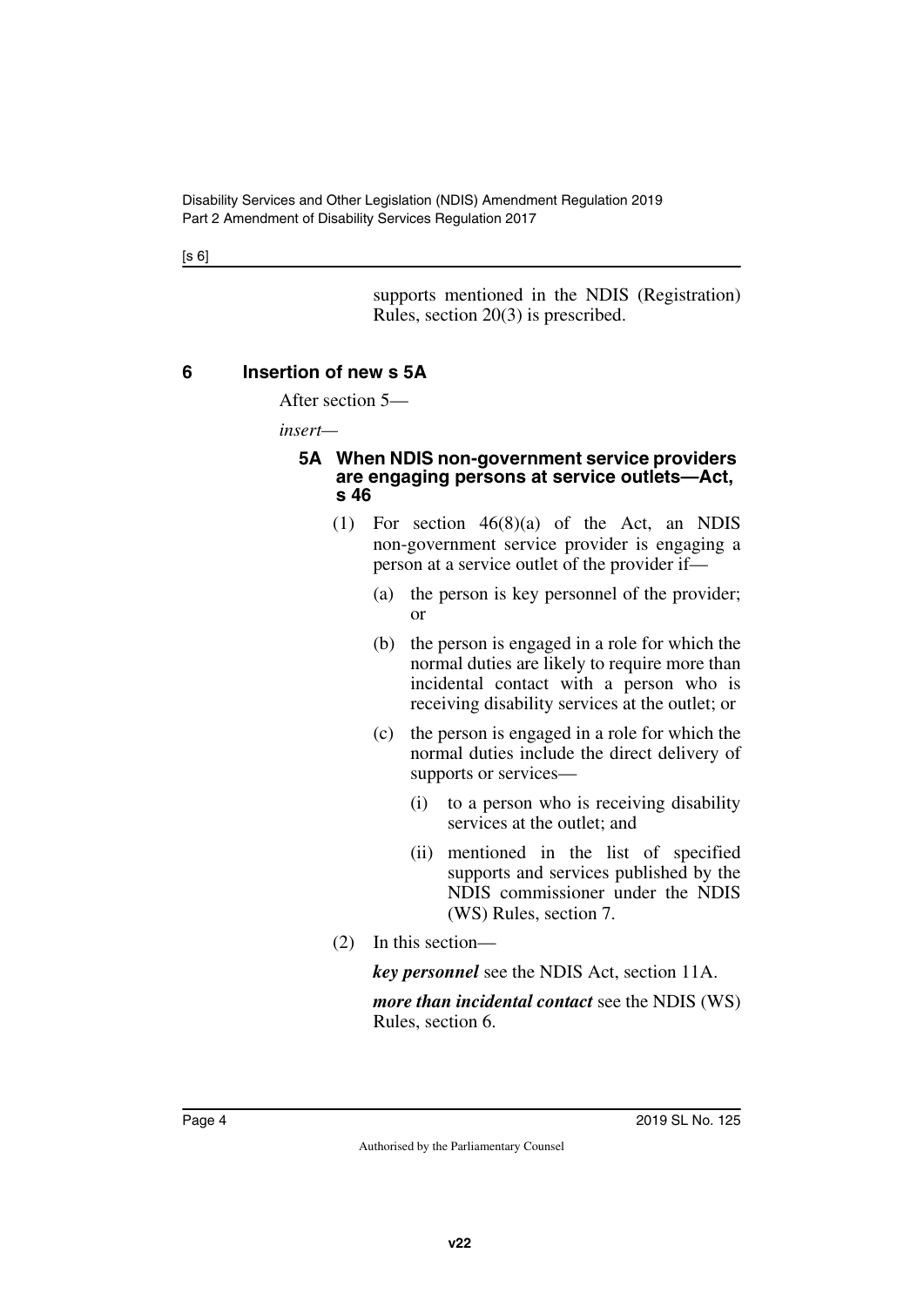## <span id="page-4-0"></span>**7 Insertion of new s 6A**

<span id="page-4-1"></span>After section 6—

*insert—*

#### <span id="page-4-3"></span><span id="page-4-2"></span>**6A Service providers to which pt 6 of the Act does not apply—Act, s 140**

- (1) For section 140(2) of the Act, a service provider that is an approved provider is prescribed if—
	- (a) the service provider is providing disability services to an adult; and
	- (b) the adult is approved as a recipient of residential care under the Aged Care Act, part 2.3.
- (2) In this section—

*Aged Care Act* means the *Aged Care Act 1997* (Cwlth).

*approved provider* see the Aged Care Act, schedule 1.

*residential care* see the Aged Care Act, section 41-3.

## <span id="page-4-4"></span>**8 Insertion of new s 8A**

<span id="page-4-5"></span>After section 8—

*insert—*

#### <span id="page-4-7"></span><span id="page-4-6"></span>**8A Prescribed relevant service providers—Act, s 199**

- (1) For section 199(1) of the Act, an NDIS provider providing a class of supports to a participant under a plan is prescribed.
- (2) In this section—

*class of supports* means a class of supports mentioned in the NDIS (Registration) Rules, section 20(3).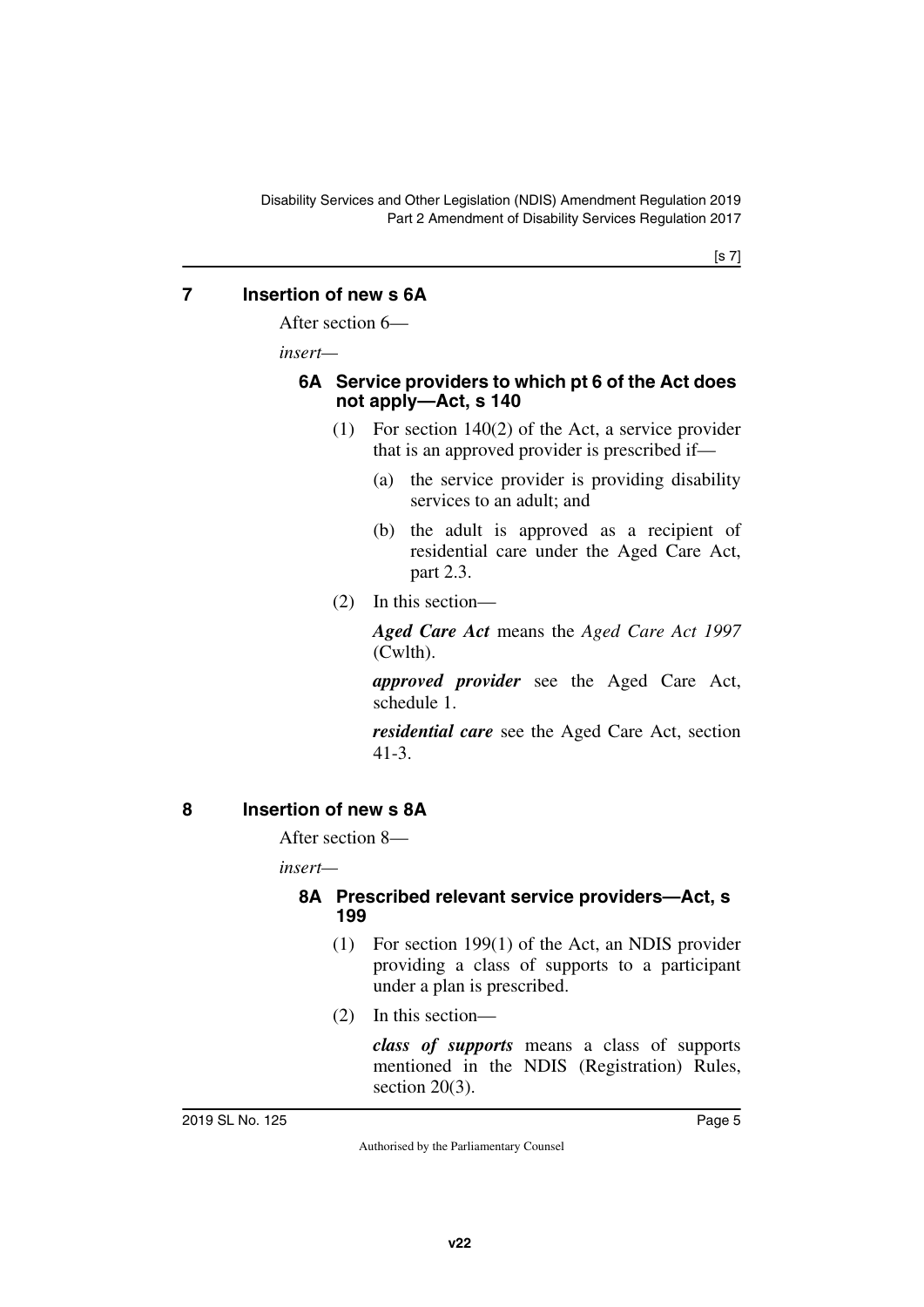[s 9]

*participant* see the NDIS Act, section 9.

*plan* see the NDIS Act, section 9.

#### <span id="page-5-0"></span>**9 Insertion of new s 9A**

<span id="page-5-1"></span>After section 9—

*insert—*

#### <span id="page-5-3"></span><span id="page-5-2"></span>**9A Delayed application of particular provisions in pt 5 of the Act—Act, s 239**

- (1) For section  $239(2)(a)$  and (b) of the Act, during the transition period the delayed sections of the Act do not apply in relation to—
	- (a) a service provider (a *new NDIS non-government service provider*) that becomes an NDIS non-government service provider on the commencement because of section 5; and
	- (b) the engagement of a person (a *new engaged person*) by a new NDIS non-government service provider; and
	- (c) the engagement of a person (also a *new engaged person*) who, because of section 5A, on the commencement becomes a person, for part 5 of the Act, engaged by an NDIS non-government service provider.
- (2) The *transition period* is the period ending on—
	- (a) if within 4 months after the commencement a prescribed notice application or exemption notice application about the new engaged person, other than a person who is a sole trader, is made by a relevant service provider and the chief executive becomes aware the new engaged person was convicted of a serious offence—the day the chief executive issues a written notice to the provider that made the application stating—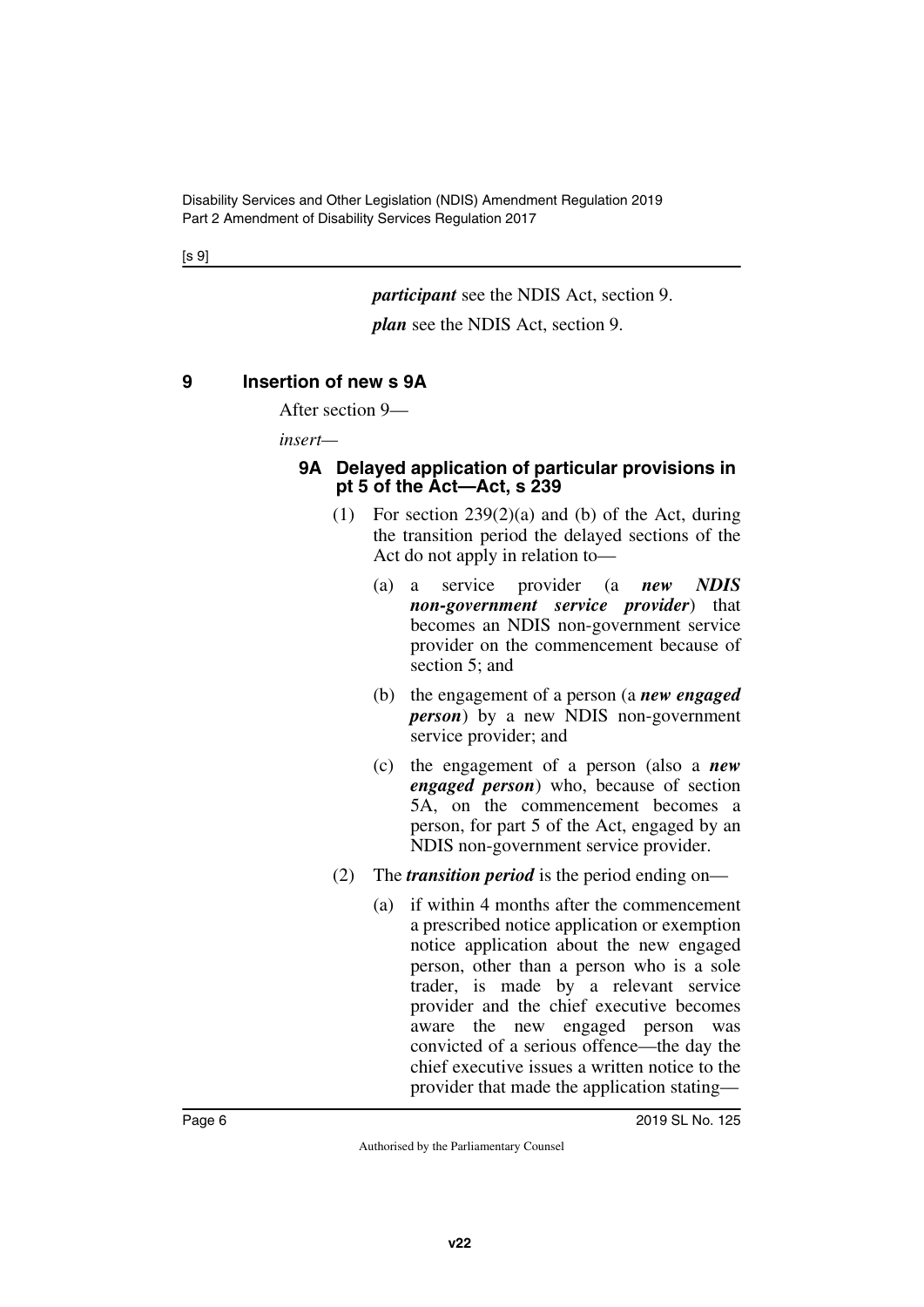- (i) the transition period has ended; and
- (ii) the provider is not allowed to engage the new engaged person before the application is decided; or
- (b) if within 4 months after the commencement a prescribed notice application or exemption notice application about the new engaged person, who is a sole trader, is made by a relevant service provider and the chief executive becomes aware the new engaged person was convicted of a serious offence the day the chief executive issues a written notice to the sole trader stating—
	- (i) the transition period has ended; and
	- (ii) the sole trader must not provide disability services as an NDIS non-government service provider at a service outlet of the service provider before the application is decided; or
- (c) if paragraphs (a) and (b) do not apply and within 4 months after the commencement a prescribed notice application or exemption notice application is made about the new engaged person by a relevant service provider—the day the application is decided, withdrawn or taken to have been withdrawn under the Act; or
- (d) if paragraphs (a), (b) and (c) do not apply the day that is 4 months after the commencement.
- (3) However, if subsection (2)(c) applies and the application is not decided, withdrawn, or taken to be withdrawn before the final day, the transition period ends on the final day.
- (4) If the chief executive issues a notice under subsection (2)(a), the chief executive must issue a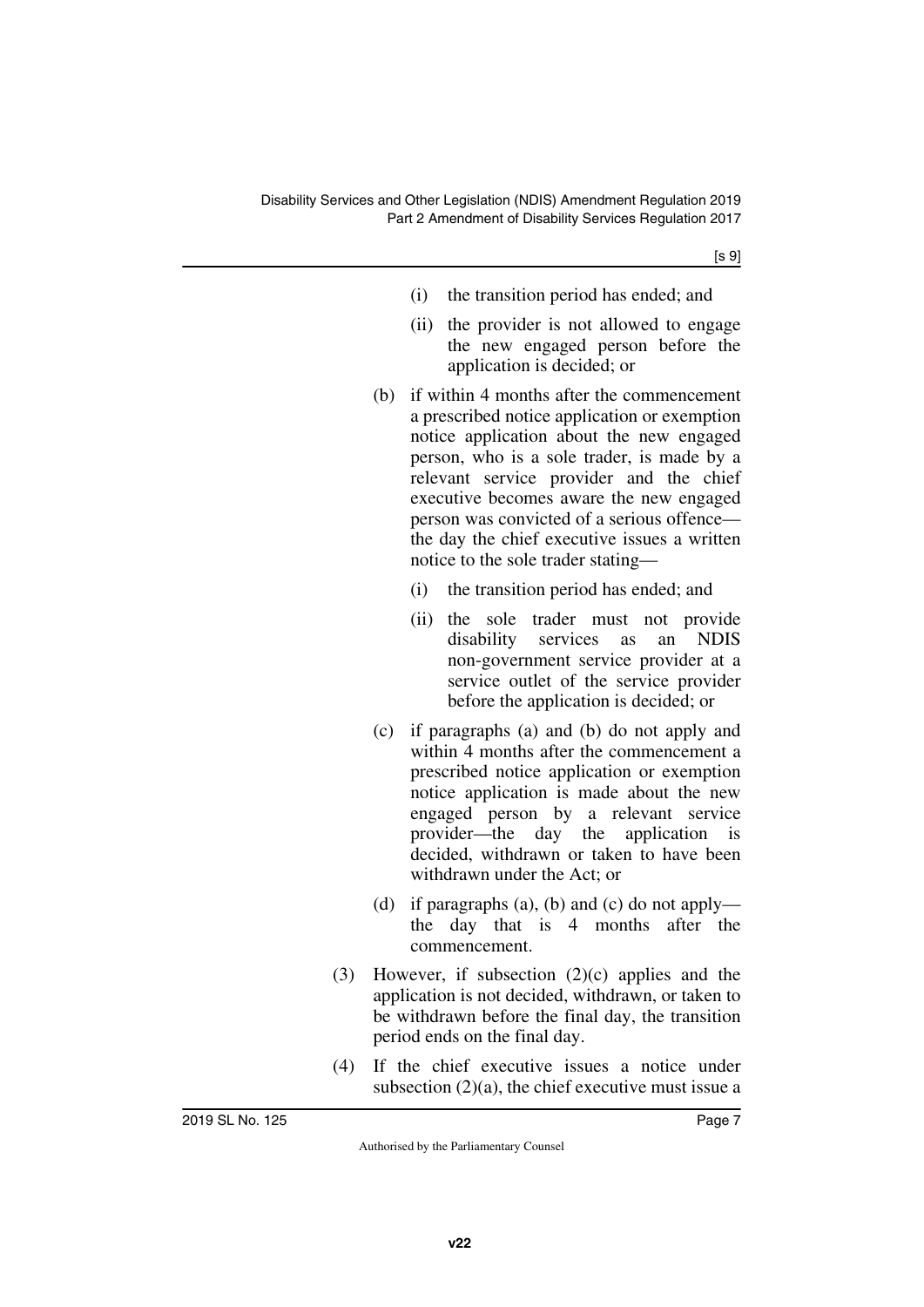[s 10]

written notice to the new engaged person stating—

- (a) the transition period has ended; and
- (b) the provider is not allowed to engage the new engaged person before the prescribed notice application or exemption notice application is decided.
- (5) In this section—

*delayed sections of the Act* means sections 65, 66, 67, 67A and 68 of the Act.

*final day* means the day that is 1 year after the commencement.

*relevant service provider* means—

- (a) a new NDIS non-government service provider; or
- (b) an NDIS non-government service provider mentioned in subsection  $(1)(c)$ .

#### <span id="page-7-1"></span><span id="page-7-0"></span>**10 Omission of sch 1 (Prescribed services or disability services)**

Schedule 1—

<span id="page-7-3"></span>*omit.*

## <span id="page-7-2"></span>**11 Amendment of sch 4 (Dictionary)**

Schedule 4—

*insert—*

*NDIS (Registration) Rules* means the *National Disability Insurance Scheme (Provider Registration and Practice Standards) Rules 2018* (Cwlth).

*NDIS (WS) Rules* means the *National Disability Insurance Scheme (Practice Standards—Worker*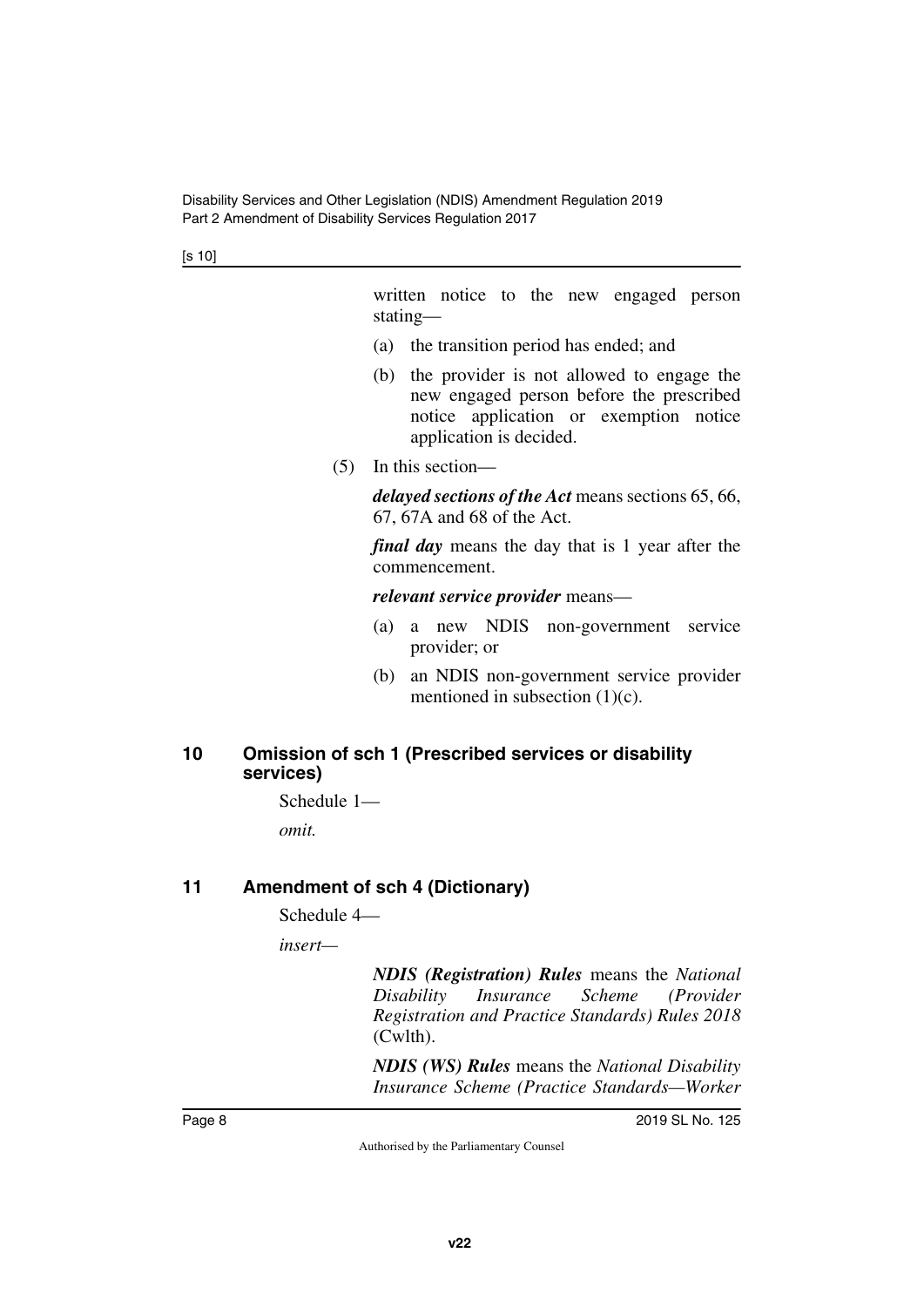[s 12]

<span id="page-8-1"></span>*Screening) Rules 2018* (Cwlth).

## <span id="page-8-0"></span>**Part 3 Amendment of Police Service Administration Regulation 2016**

#### <span id="page-8-2"></span>**12 Regulation amended**

<span id="page-8-3"></span>This part amends the *Police Service Administration Regulation 2016*.

#### <span id="page-8-5"></span><span id="page-8-4"></span>**13 Amendment of s 70 (Interstate screening units—Act, s 10.2S)**

Section 70(a)—

*omit, insert—*

<span id="page-8-7"></span>(a) the central assessment unit under the *Child Safety (Prohibited Persons) Act 2016* (SA);

## <span id="page-8-6"></span>**Part 4 Amendment of Working with Children (Risk Management and Screening) Regulation 2011**

## <span id="page-8-8"></span>**14 Regulation amended**

<span id="page-8-9"></span>This part amends the *Working with Children (Risk Management and Screening) Regulation 2011*.

## <span id="page-8-10"></span>**15 Insertion of new ss 6A–6C**

<span id="page-8-11"></span>After section 6—

*insert—*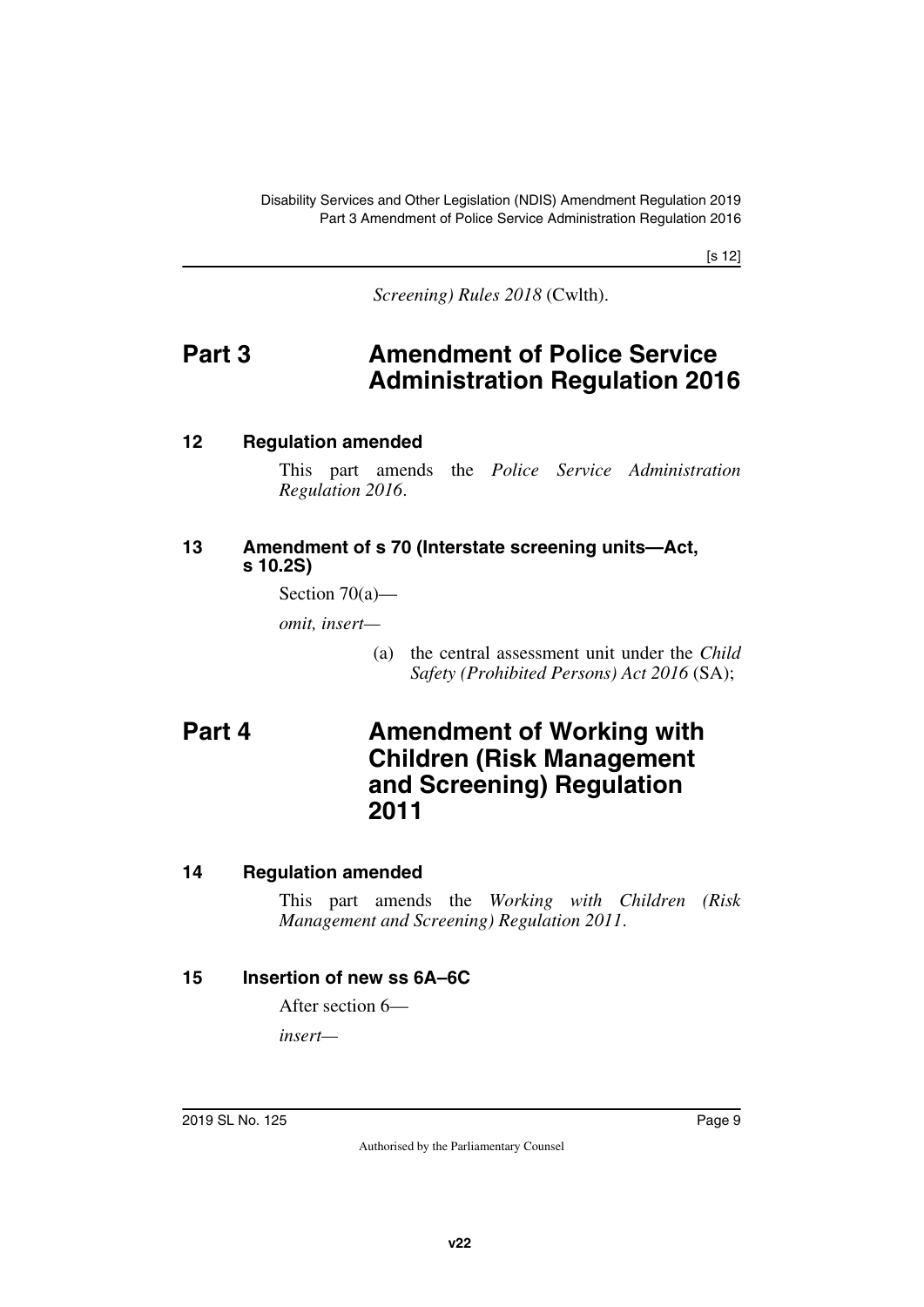[s 15]

#### <span id="page-9-1"></span><span id="page-9-0"></span>**6A Delayed application of particular provisions in ch 8 of the Act to new employees—Act, s 401**

- (1) For section 401(4)(a) of the Act, during the transition period the delayed sections of the Act do not apply to the employment of a person (the *new employee*) who, because of section 6C(1), on the commencement is employed by an NDIS non-government service provider in regulated employment.
- (2) The *transition period* is the period ending on—
	- (a) if within 4 months after the commencement an application about the new employee has been made under section 199 of the Act and the chief executive becomes aware the new employee was convicted of a serious offence—the day the chief executive issues a written notice to the NDIS non-government service provider stating—
		- (i) the transition period has ended; and
		- (ii) the provider is not allowed to employ the new employee in regulated employment before the application is decided; or
	- (b) if paragraph (a) does not apply and within 4 months after the commencement a prescribed notice application or exemption notice application is made about the new employee—the day the application is decided, withdrawn or deemed to be withdrawn under the Act; or
	- (c) if paragraphs (a) and (b) do not apply—the day that is 4 months after the commencement.
- (3) However, if subsection (2)(b) applies and the application is not decided, withdrawn or deemed to be withdrawn before the final day, the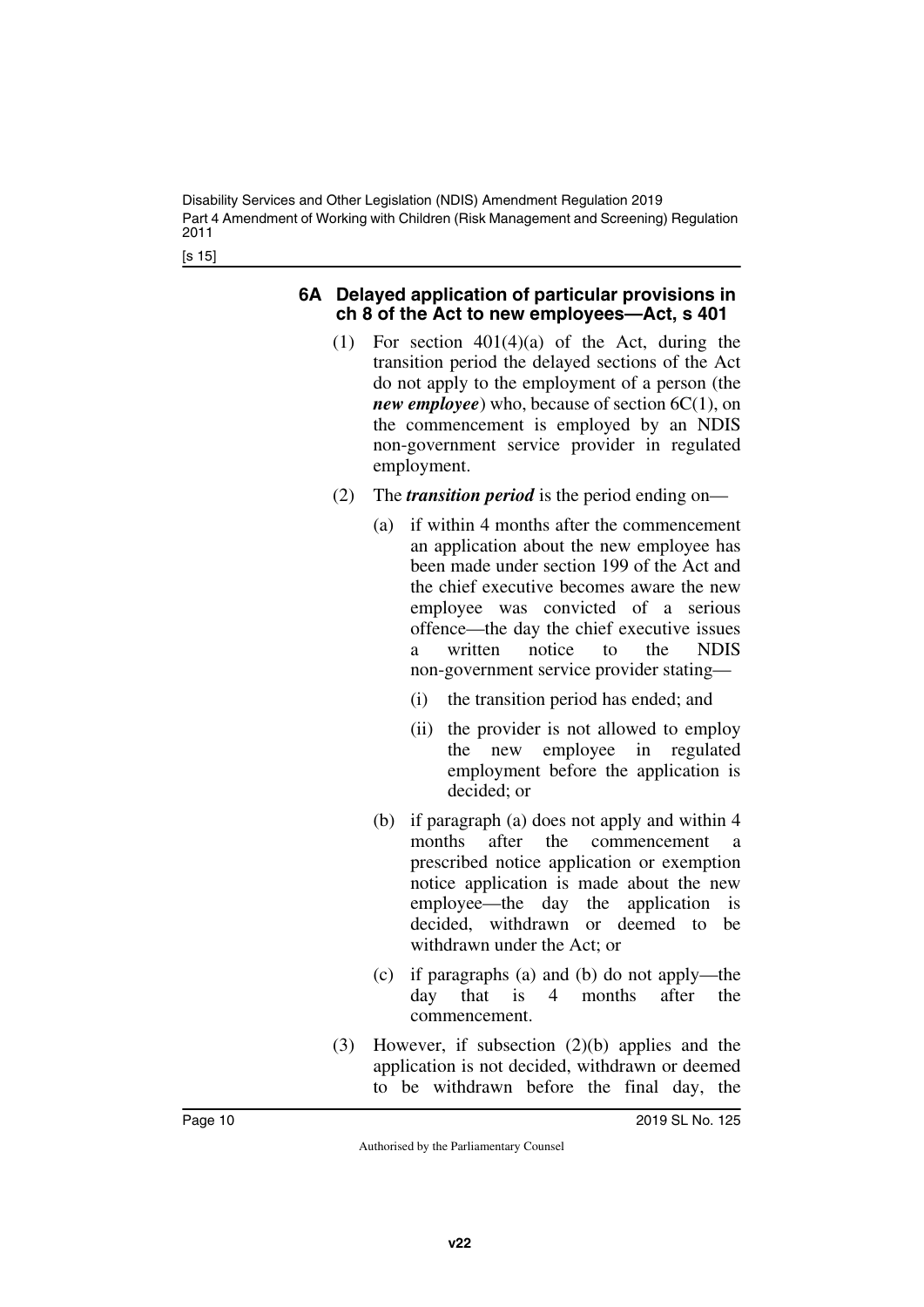transition period ends on the final day.

- (4) If the chief executive issues a notice under subsection (2)(a), the chief executive must issue a written notice to the new employee stating—
	- (a) the transition period has ended; and
	- (b) the provider is not allowed to employ the new employee in regulated employment before the prescribed notice application is decided.
- (5) In this section—

*delayed sections of the Act* means sections 188, 193, 251 and 255 of the Act.

#### <span id="page-10-1"></span><span id="page-10-0"></span>**6B Delayed application of particular provisions in ch 8 of the Act to particular new NDIS non-government service providers—Act, s 401**

- (1) For section  $401(4)(a)$  of the Act, during the transition period the delayed sections of the Act do not apply to a new NDIS non-government service provider that—
	- (a) provides services within a class of supports—
		- (i) mentioned in the NDIS (Registration) Rules, section 20(3); and
		- (ii) that were not mentioned in the *Disability Services Regulation 2017*, schedule 1, as in force immediately before the commencement of the *Disability Services and Other Legislation (NDIS) Amendment Act 2019*; and
	- (b) carries on a regulated business.
- (2) The *transition period* is the period ending on—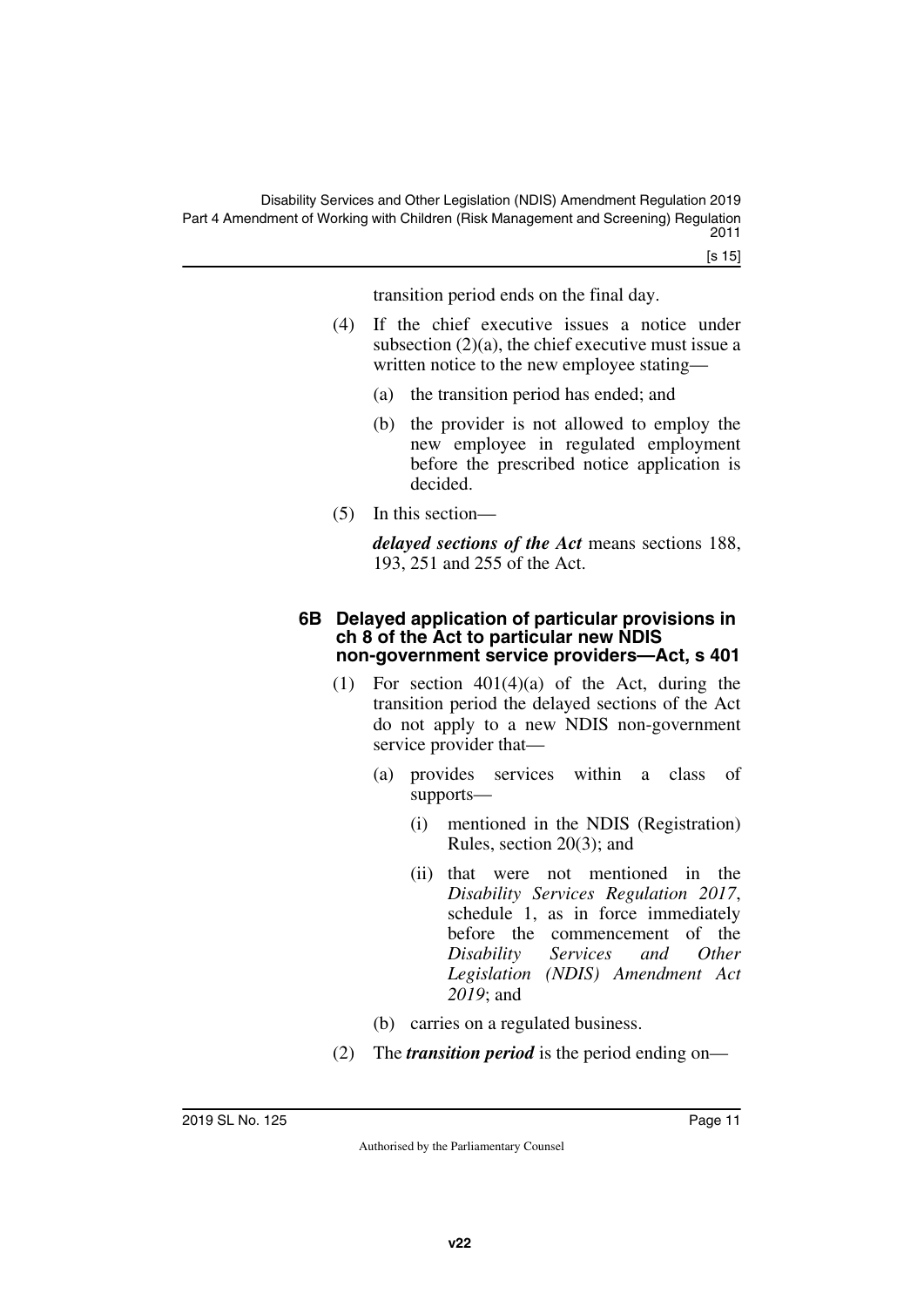Disability Services and Other Legislation (NDIS) Amendment Regulation 2019 Part 4 Amendment of Working with Children (Risk Management and Screening) Regulation 2011

[s 15]

- (a) if within 4 months after the commencement the new NDIS non-government service provider makes an application under section 211 of the Act and the chief executive becomes aware the provider was convicted of a serious offence—the day the chief executive issues a written notice to the provider stating—
	- (i) the transition period has ended; and
	- (ii) the provider is not allowed to carry on a regulated business before the application is decided; or
- (b) if paragraph (a) does not apply and within 4 months after the commencement the provider makes a prescribed notice application or exemption notice application—the day the application is decided, withdrawn or deemed to be withdrawn under the Act; or
- (c) if paragraphs (a) and (b) do not apply—the day that is 4 months after the commencement.
- (3) However, if subsection (2)(b) applies and the application is not decided, withdrawn or deemed to be withdrawn before the final day, the transition period ends on the final day.
- (4) In this section—

*delayed sections of the Act* means sections 197 and 259 of the Act.

*NDIS (Registration) Rules* means the *National Disability Insurance Scheme (Provider Registration and Practice Standards) Rules 2018* (Cwlth).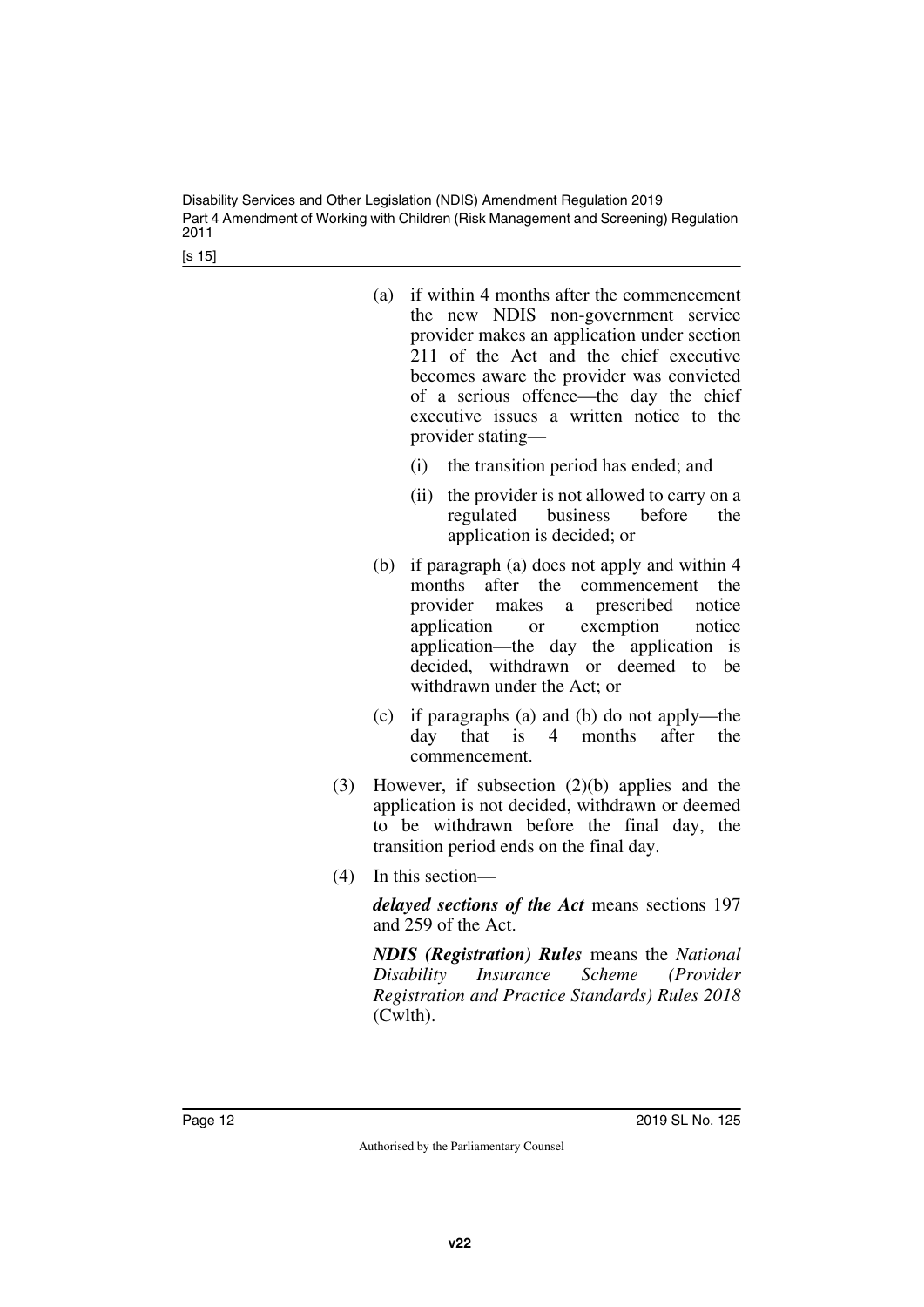[s 16]

#### <span id="page-12-1"></span><span id="page-12-0"></span>**6C When employment by NDIS non-government service provider is regulated employment— Act, sch 1, s 6**

- (1) For schedule 1, section 6(4)(a) of the Act, the employment of a person by an NDIS non-government service provider is regulated employment if—
	- (a) the person is key personnel of the provider; or
	- (b) the person is employed in a role for which the normal duties are likely to require more than incidental contact with a child<br>receiving disability services at a receiving disability services at a child-related service outlet of the provider; or
	- (c) the person is employed in a role for which the normal duties include the direct delivery of supports or services—
		- (i) to a child receiving disability services at a child-related service outlet of the provider; and
		- (ii) mentioned in the list of specified supports and services published by the NDIS commissioner under the NDIS (WS) Rules, section 7.
- (2) In this section—

*key personnel* see the NDIS Act, section 11A.

*more than incidental contact* see the NDIS (WS) Rules, section 6.

## <span id="page-12-2"></span>**16 Amendment of sch 5 (Dictionary)**

<span id="page-12-3"></span>Schedule 5—

*insert*—

*final day* means the day that is 1 year from the day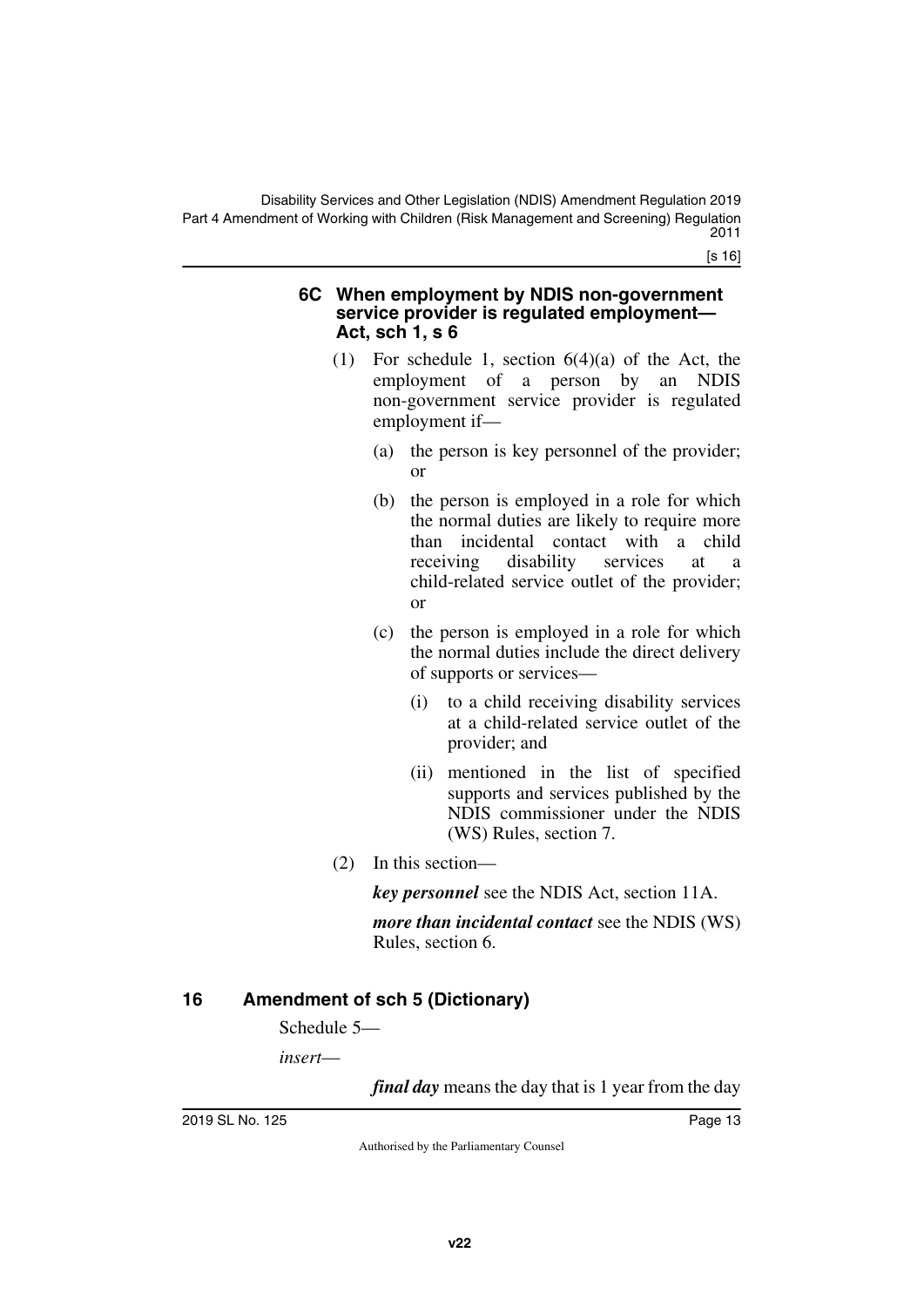Disability Services and Other Legislation (NDIS) Amendment Regulation 2019 Part 4 Amendment of Working with Children (Risk Management and Screening) Regulation 2011

[s 16]

sections 6A and 6B commenced.

*NDIS Act* means the *National Disability Insurance Scheme Act 2013* (Cwlth).

*NDIS commissioner* means the Commissioner of the NDIS commission appointed under the *NDIS Act*, section 181L.

*NDIS (WS) Rules* means the *National Disability Insurance Scheme (Practice Standards—Worker Screening) Rules 2018* (Cwlth).

*new NDIS non-government service provider* see section 401(5) of the Act.